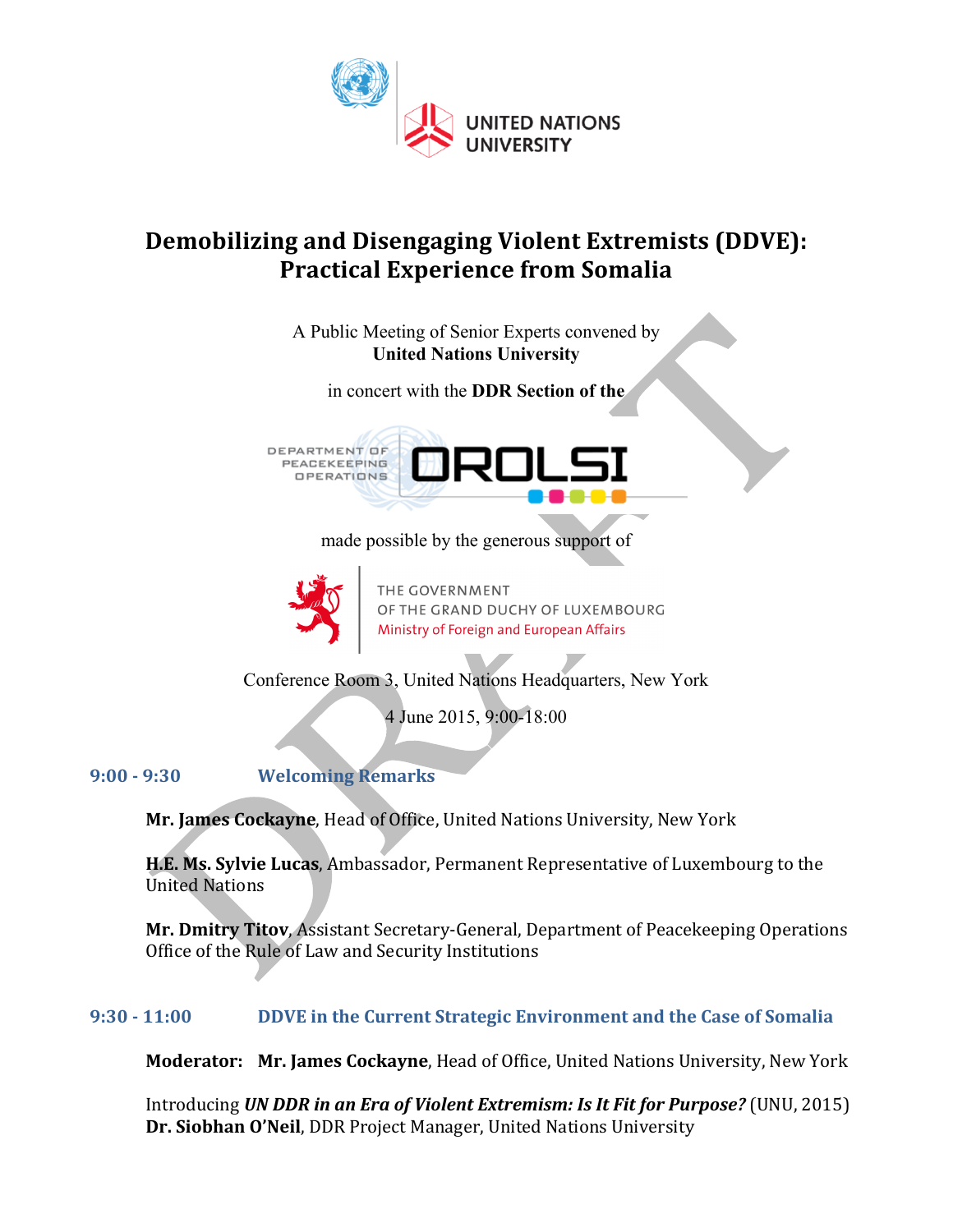

#### **Keynote:** Dr. Vanda Felbab-Brown, Senior Fellow, The Brookings Institution

**Response:** Mr. Abdiaziz Shire, Director of Counterterrorism and Maritime Security, Ministry of Internal Security, Somalia

*Moderated questions and answers.*

**11:00 - 11:15 Coffee Break**

#### **11:15 - 12:45 Challenges for DDR: Violent Extremists and Foreign Fighters**

There has recently been great attention to efforts to counter violent extremism (CVE) and rehabilitate terrorists. Often called the softer side of counterterrorism, CVE and rehabilitation programs seek to proactively address the conditions thought to inspire terrorism and intervene to prevent the escalation from grievance to violence, as well as rehabilitate those who have engaged in terrorist activity, reintegrate them back into society, and reduce their chances for recidivism. This panel explores the nexus between CVE/rehabilitation and DDR programming: Are recent CVE/rehabilitation efforts analogous, or at least complimentary, with DDR programming? Are there relevant lessons learned from CVE/rehabilitation programming that should be applied to DDR?

**Moderator: Mr. Sebastian von Einsiedel, Director UNU Centre for Policy Research** 

**Ms. Naureen Fink, Research Director, Global Center on Cooperative Security** 

**Mr. Simon Yazgi**, Section Chief, Disarmament, Demobilization, Reintegration Section (DDRS), DPKO

**Dr. Jehangir Khan,** Director UN Counter-Terrorism Implementation Task Force (TBC)

**Dr. Siobhan O'Neil, DDVE Project Manager, United Nations University** 

**13:00-15:00 Lunch Break** 

# **15:00 · 16:00 DDVE** in the Context of Offensive Operations

Often UN peace operations are deployed into situations in which there is no peace to keep. DDR programming is increasingly employed before a peace process has been completed, and sometimes before one has even started. DDR programs thus operate contemporaneously with offensive operations led by the host state, regional organizations, or others. This new dynamic raises questions about the viability of DDR programming in ongoing conflicts: Do offensive operations serve as a stick to coerce participation in DDR programs or do they undermine participation? Is the situation more nuanced: is the problem contemporaneous offensive operations or just unsuccessful ones? If offensive operations are seen as undermining DDR